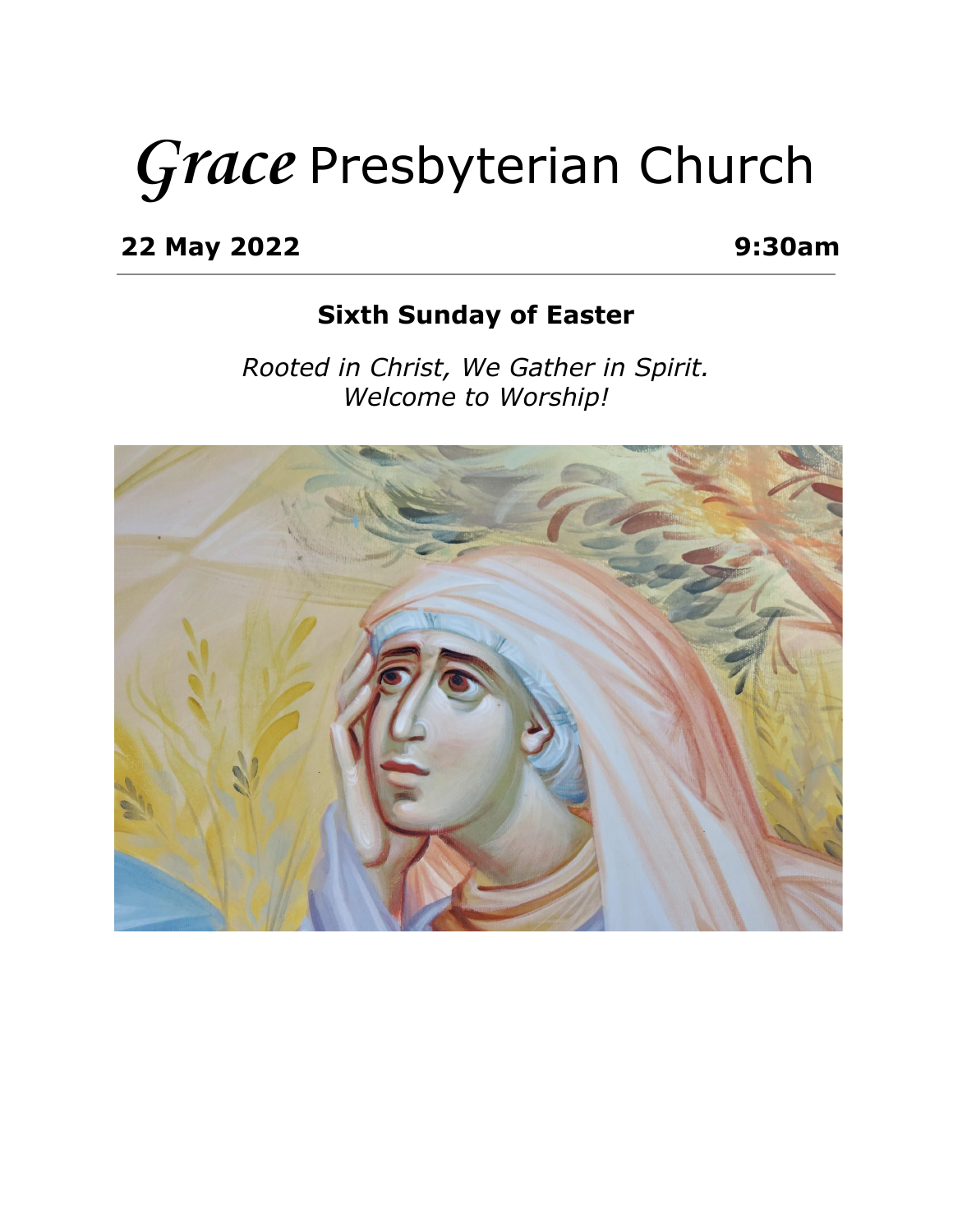# **We Gather**

CENTERING WORDS

*I know you. I love you. My arms are held wide open to embrace you*

PRELUDE

## WELCOME and ANNOUNCEMENTS

CALL TO WORSHIP<sup>1</sup>

Come, listen to stories of faith from long ago.

Come, celebrate Christ with us in the here and now.

Come, help create holy possibilities for the future.

Come, drink fresh waters from the river of life.

HYMN\* *Brethren, We Have Met to Worship* No. 396

OPENING PRAYER<sup>2</sup>

The song of God's love spreads abroad in all the earth – to every race and nation.

It dances through barriers of history and prejudice.

### **Let all the peoples praise you!**

The song rises among the silenced and rejected, the suffering and the longing ones.

**Let all the peoples praise you!** The song can be heard on the road of life waiting to offer hospitality.

**Let all the peoples praise you!** The song brings melodies of delight within the Body of Christ here.

<sup>1</sup> Seasons of the Spirit- March 27, 2022

<sup>2</sup> Seasons of the Spirit- March 27, 2022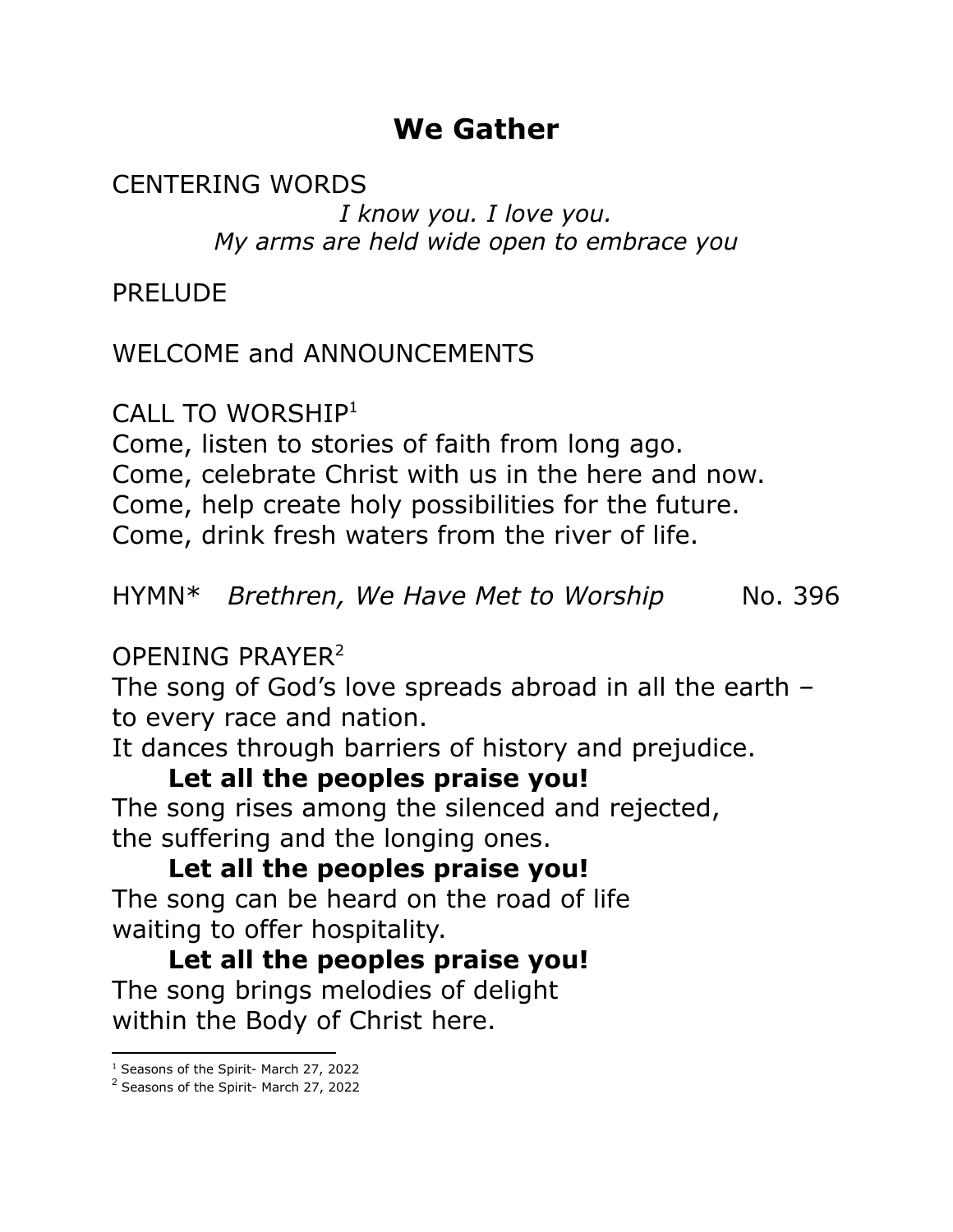## **Let all the peoples praise you!**

All creation is gathered close to the heart of its Maker. **Amen.**

PRAYERS OF CONFESSION<sup>3</sup> Even as we hear the echoes of your voice, O God, we know many sit on the edges of life.

# **They wait in hope but the plates on the tables of love seem to be empty**

*(pause)*

Often we don't think to visit those who live across rivers of cultural differences, with lifestyles and habits that are different *(pause)*

# **Sometimes we don't recognize other places of prayer,because we are not expecting to see them,especially if the voices are of those who do not hold power and influence**

*(pause)*

Forgive us when we are not your faithful disciples, Jesus Christ. Call us back to your way of life.

<sup>3</sup> Seasons of the Spirit- March 27, 2022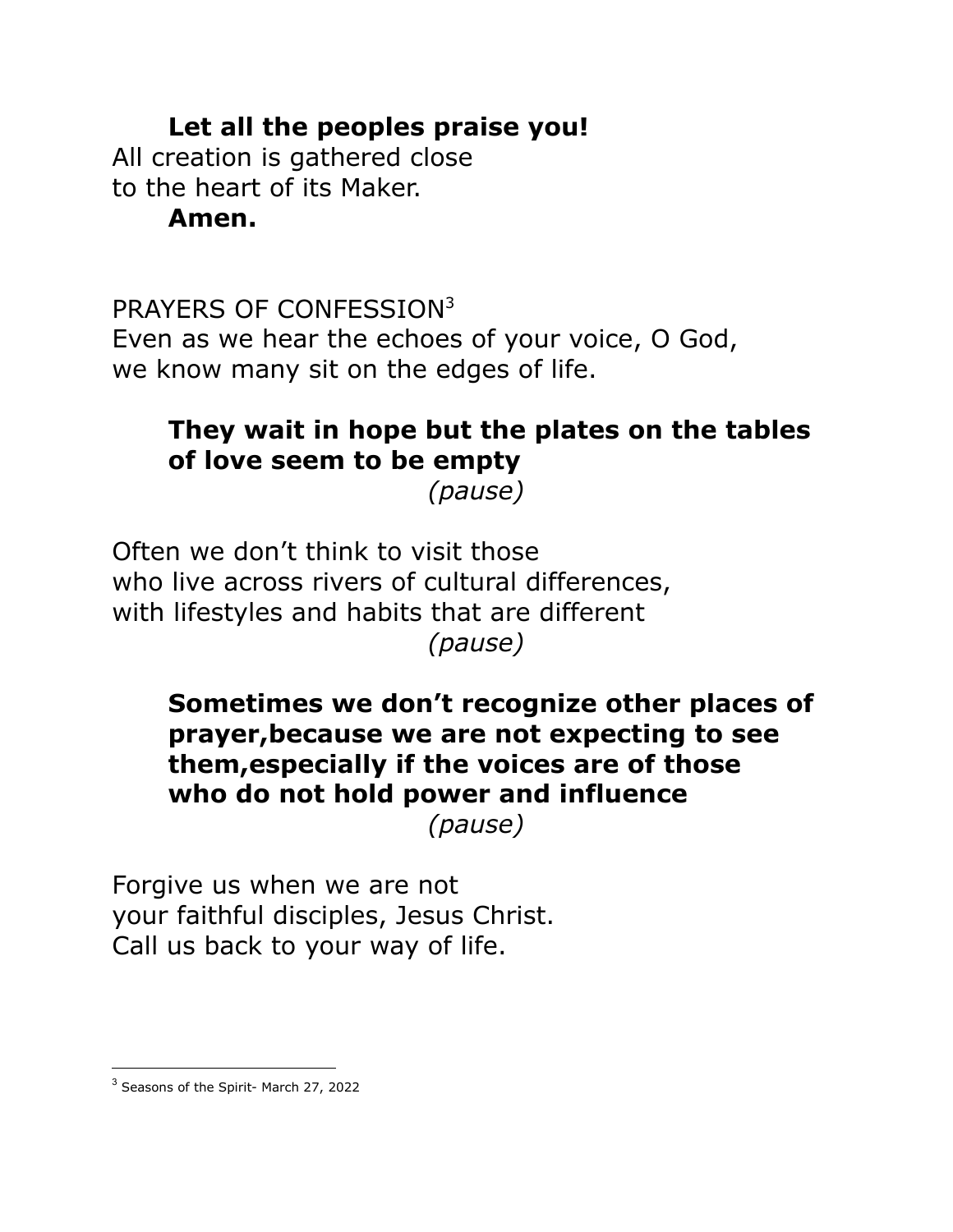WORDS OF AFFIRMATION 4 Feel the love of Christ – promised to us from our beginnings and traveling with us to our endings. The hospitality of God waits to greet us again. Come to the table of grace. We are forgiven.

## **Thanks be to God.**

SHARING THE PEACE OF CHRIST Called to be one in Christ Jesus, we are made to love one another in unity and grace. Peace be with you!

#### **And also with you.**

# **We Reflect**

A TIME FOR CHILDREN & THE YOUNG AT HEART

PRAYER FOR ILLUMINATION<sup>5</sup>

Dear God, let us not only hear of you but see you with our own eyes through your Word. May we also experience your presence by the Holy Spirit. In Jesus' name, we pray. Amen.

OT SCRIPTURE LESSON Deuteronomy 34: 1-12

HYMN *Listen God is Calling* No. 456

<sup>4</sup> Seasons of the Spirit- March 27, 2022

<sup>5</sup> Seasons of the Spirit- March 27, 2022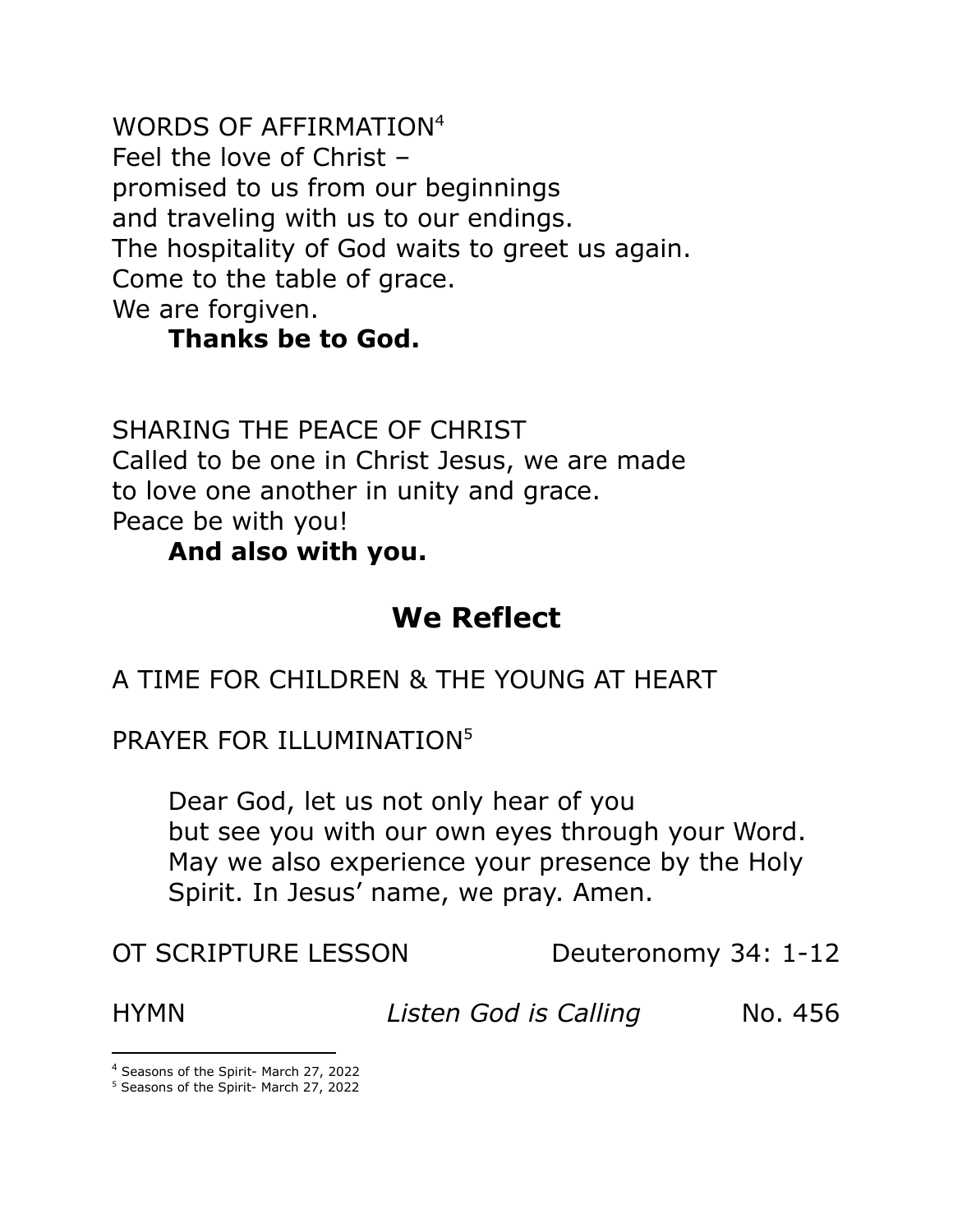NT SCRIPTURE LESSON Acts 16: 9-15

SERMON Rev. Donald M. Pitches

*What's Next*

# **We Respond**

HYMN\* *Your Endless Love* No. 60

PRAYERS OF THE PEOPLE Lord in your mercy/in thanksgiving, **Hear our prayer.**

Loving God, you gave to John of Patmos a wonderful vision of a river of life. We pray today for that image to come to reality throughout our world. We know that there are many who are thirsty, who live in places of drought, who travel far to get one container of clean water, who do not have the luxury that we take for granted of turning on a tap and having fresh water gush out. May the world find ways to provide fresh, clean water to those who are thirsty.

We know that many are thirsty for hope, who long for the day when a life-giving river might flow to their door and not simply pass them by. Bring rivers of hope, of truth, of light gushing into places of dryness in our world.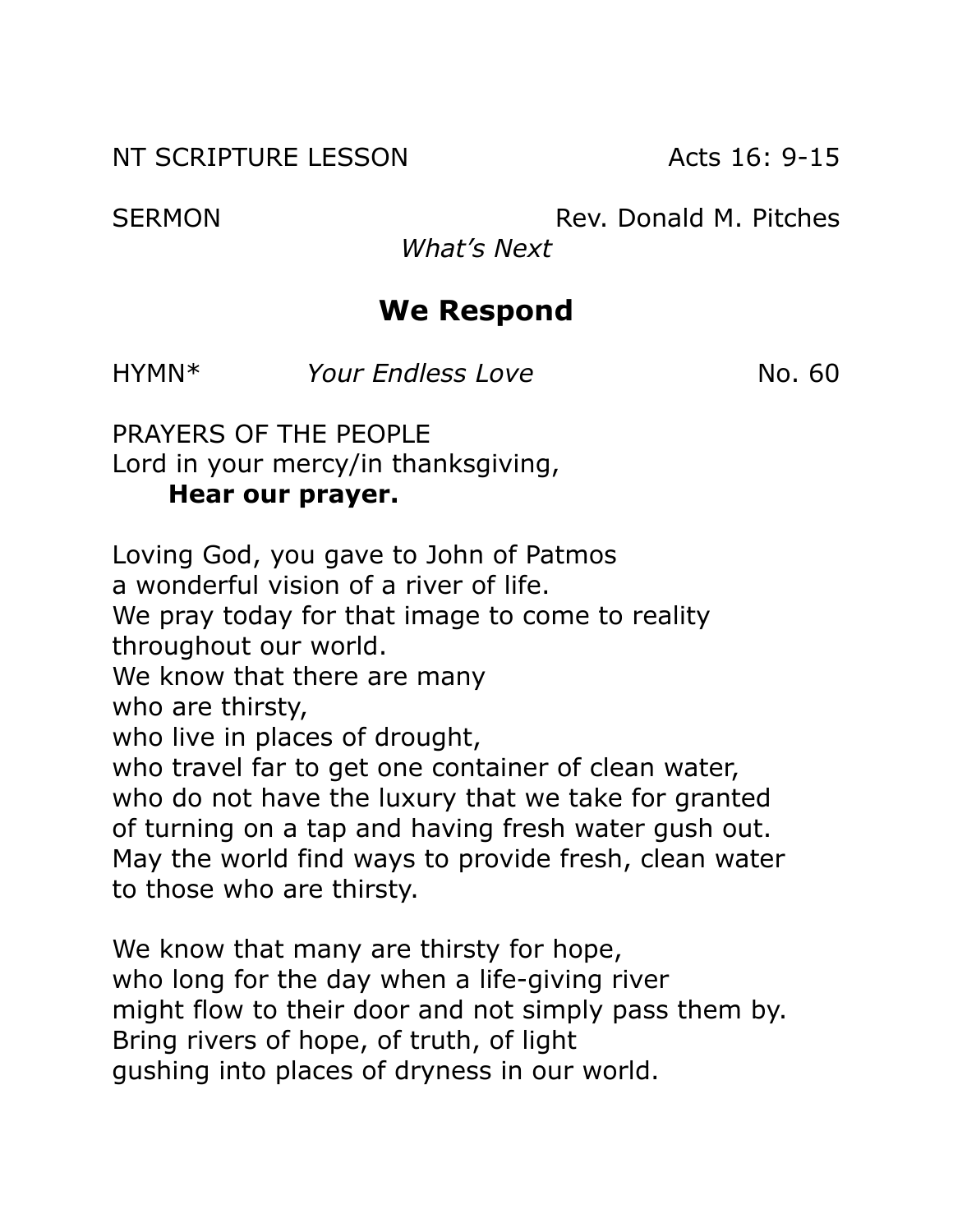We know that there are those for whom rivers are frightening and harmful. Bring relief to those who are plagued by floods, or who are overwhelmed by a crazy life that washes over them and carries them away.

Help us, loving God,

to see every river, every stream, every lake, every precious drop of water as a symbol of your commitment to life and hope. May we savour the goodness of the waters of life and find new and exciting ways to share them with a thirsty world. Amen.

# OUR GIFTS OF SACRIFICE and THANKSGIVING

#### *Invitation 6*

We live in the wonderful reality of God's promise. We live in the joyous hope of God's new day. Let us give thanks to God as we share our gifts and make an offering.

*Thanks to all those whose gifts and offerings have sustained the church during these difficult times. Plates are available in the sanctuary to receive your offering. You can give online by visiting the church website.*

*Musical Meditation Vince DiMura*

*Doxology\* Praise God, from Whom All Blessings Flow* No. 607

<sup>6</sup> Seasons of the Spirit- March 27, 2022